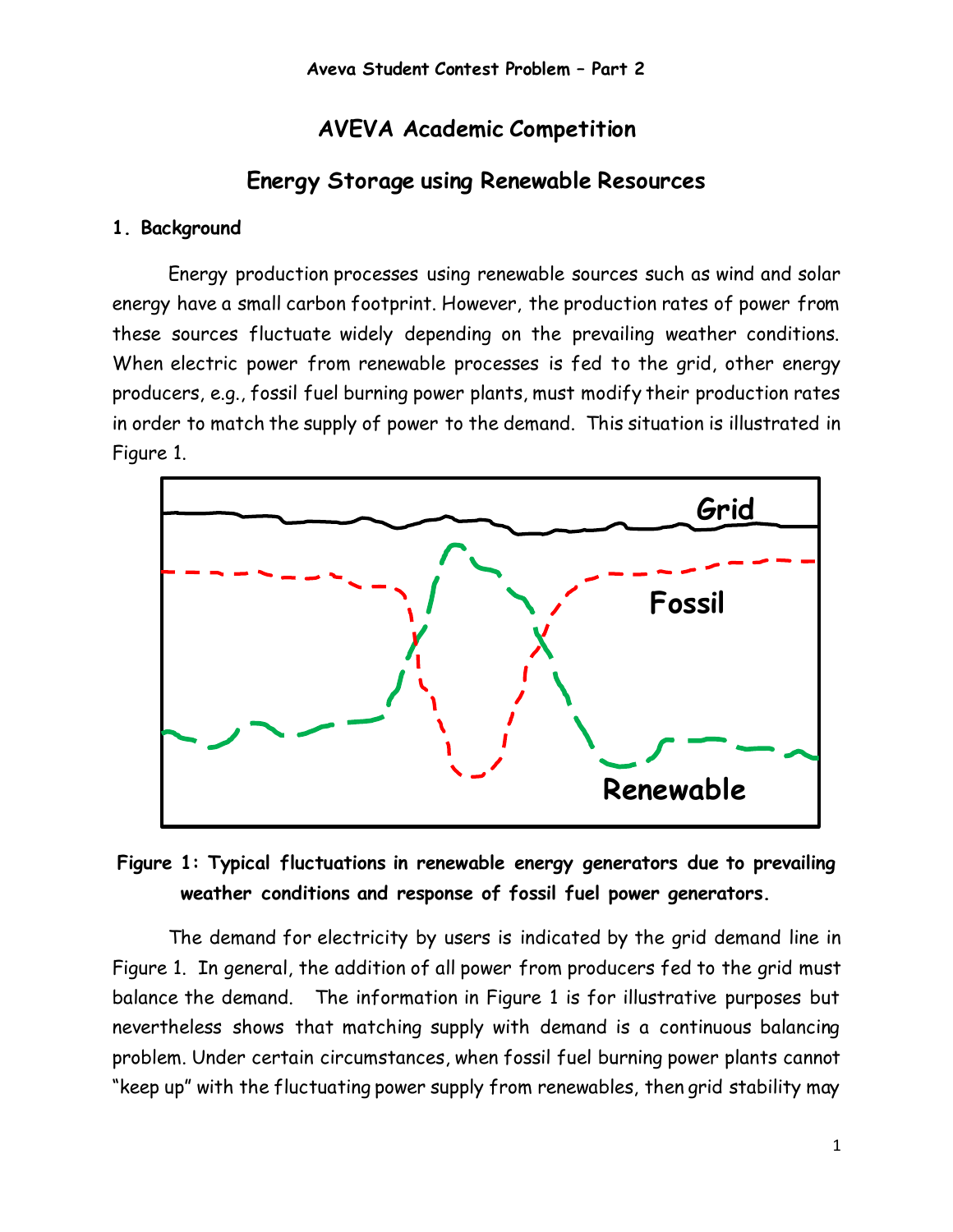be threatened and may lead to renewables being taken off-line and thus potential electric power is wasted.

The situation described previously comes about because the national grid cannot easily store significant amounts of electric energy. Currently, much research focuses on devising methods to store grid-level power/energy to overcome the problems of fluctuating renewable sources. Solutions such as large batteries, hydroelectric storage, fuel cells, and chemical storage methods have been suggested. In this project, you will look at a method to store power by converting it to a chemical building block, namely methanol.

### **2. Chemical Processes**

In the process considered for this project, power generated from wind turbines is used to electrolytically split water into hydrogen and oxygen in a proton exchange membrane (PEM). The electrolysis plant is located close to a fermentation process, which produces ethanol. In the fermentation process, carbon dioxide is produced, and this is used as a feed stock along with the hydrogen to produce methanol. An overall block flow diagram of the process is shown in Figure 2, which is modified from the work of Matzen et al. [1].

The simulation of the transformer, hydrogen conditioning and compression, and methanol synthesis processes, shown in Figure 2, will form the basis for this project. Aveva Process Simulation (APS) version 2022, will be used for this project. It should be noted that APS has a simulation example of a solar-farm (PEM) electrolysis unit with hydrogen compression and this will be used (modified by using a wind-turbine farm) along with a new simulation of the methanol process to answer the three-part problem in the Academic Competition.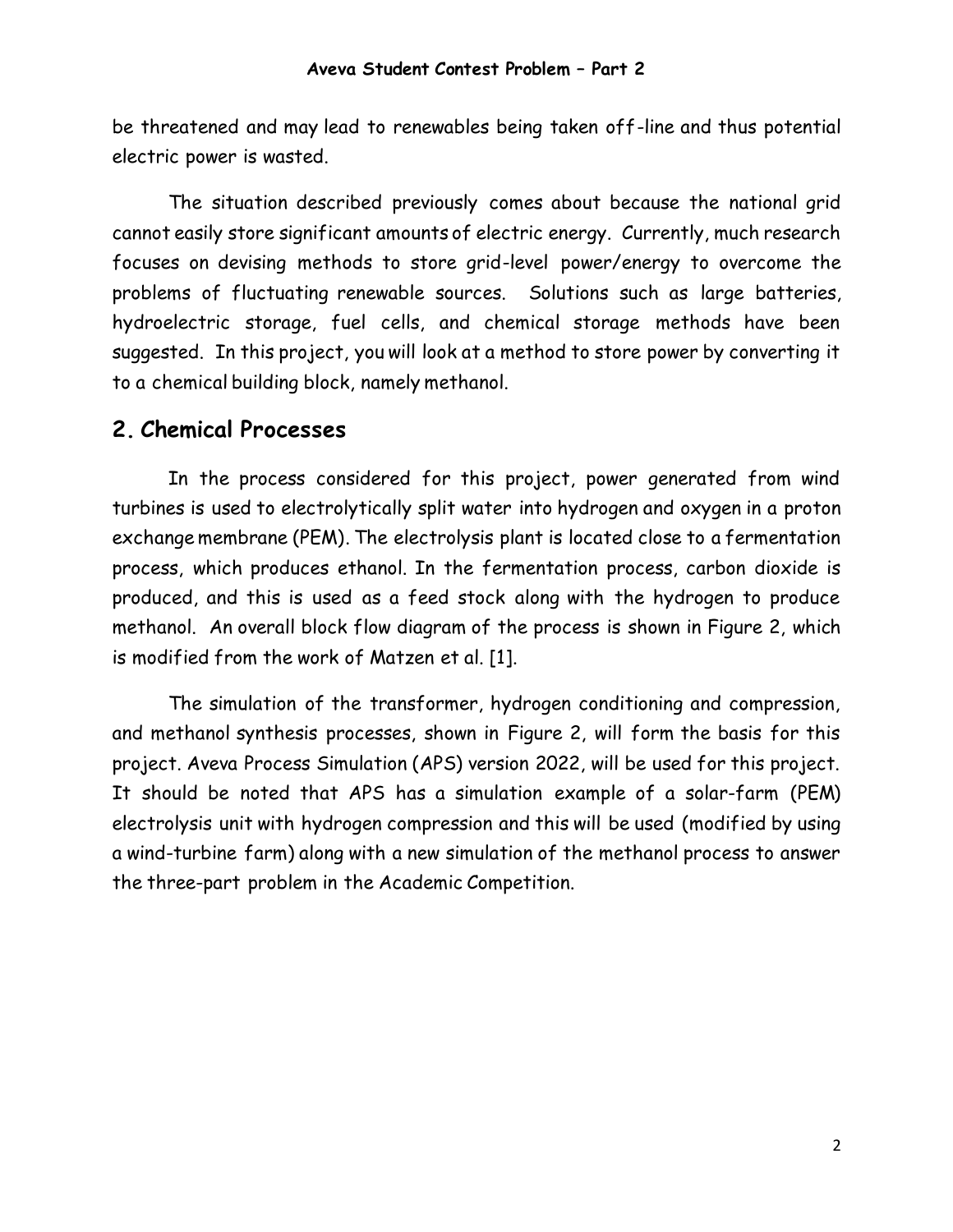

**Figure 1: Block flow diagram for production of methanol using renewable power and CO<sup>2</sup>**

### **3. Methanol Synthesis Process**

### **3.1 Kinetic Expressions**

The production of methanol using the starting materials of hydrogen and carbon dioxide utilizes the following synthesis reactions:

$$
CO + 2H_2 \leftrightarrow CH_3OH \tag{1}
$$

$$
CO_2 + 3H_2 \leftrightarrow CH_3OH + H_2O \tag{2}
$$

$$
CO_2 + H_2 \leftrightarrow CO + H_2O \tag{3}
$$

The main reaction of interest in this work is given as Equation (2). However, because  $CO<sub>2</sub>$  and H<sub>2</sub> are present, the water gas shift reaction, Equation (3), will automatically occur and because this will result in the formation of carbon monoxide, then an additional synthesis reaction, Equation 1, will occur. The three reactions shown as Equations 1-3 are not independent and the kinetics and equilibrium relationships can be expressed by any two of the reactions. For this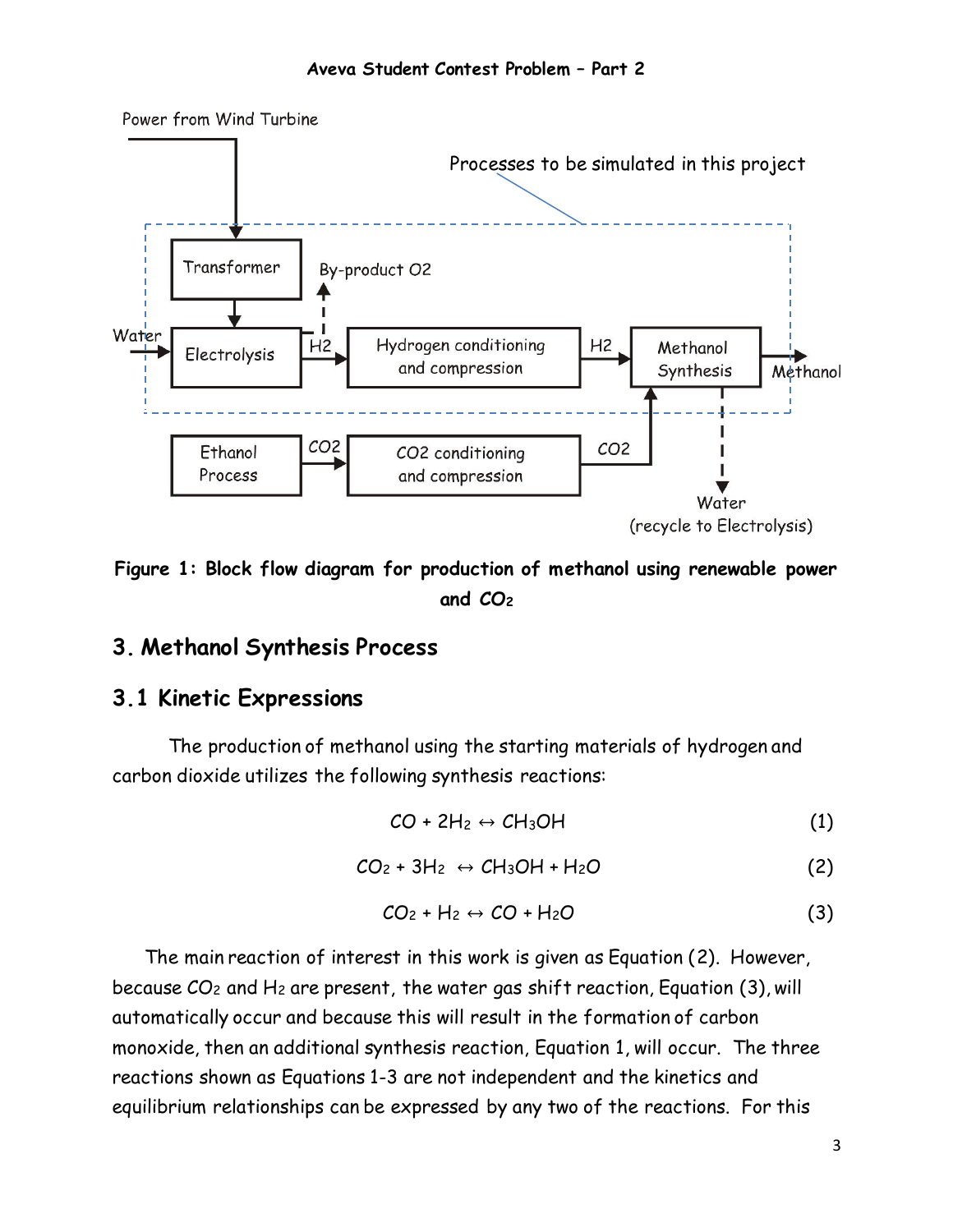problem, the kinetics of the CO and CO<sup>2</sup> synthesis reactions (Equations 1 and 2) will be given and the parameters are taken from the work of Song et al. [2]. Note that in the original reference, the kinetics are expressed in terms of partial fugacities, but here the kinetics are given in terms of partial pressures.

Designating the forward and reverse reactions for CO as *r1f* and *r1r* and the corresponding reactions for CO<sup>2</sup> as *r2f* and *r2r*, we may write:

$$
r_{1f} = \frac{k_{1f}p_{CO}(p_{H2})^2}{(1 + K_{CO}p_{CO} + K_{CO2}p_{CO2} + K_{H2}p_{H2})^3}
$$

$$
r_{1r} = \frac{k_{1r}p_{MeOH}}{(1 + K_{CO}p_{CO} + K_{CO2}p_{CO2} + K_{H2}p_{H2})^3}
$$

$$
r_{2f} = \frac{k_{2f}p_{CO2}(p_{H2})^3}{(1 + K_{CO}p_{CO} + K_{CO2}p_{CO2} + K_{H2}p_{H2})^4}
$$

$$
r_{2r} = \frac{k_{2r}p_{MeOH}p_{H2O}}{(1 + K_{CO}p_{CO} + K_{CO2}p_{CO2} + K_{H2}p_{H2})^4}
$$

Where

*k*<sup>1</sup>*<sup>f</sup>* = 19.12exp(-41,770/RT)  $k_{1r} = k_{1f}/K_{1eq}$ *k*<sup>2</sup>*<sup>f</sup>* = 639.0exp(-60,920/RT)  $k_{2r}$  =  $k_{2f}/K_{2eq}$ *KCO* = 5.4913×10-2exp(-246,427[1/T-1/508.9]/R)

*KCO*<sup>2</sup>= 5.5446×10-4exp(29,590/RT)

$$
K_{H2} = 9.39343 \exp(-16.636/RT)
$$

*K*1e*<sup>q</sup>* = 2.2344×10<sup>12</sup>exp(-118,000/RT)

*K*<sup>2</sup>*eq* = 7.77×10<sup>8</sup>exp(-63,500/RT)

*p<sup>i</sup>* is the partial pressure of species *i* in MPa

*r* is the rate of reaction in kmol/vol of reactor/h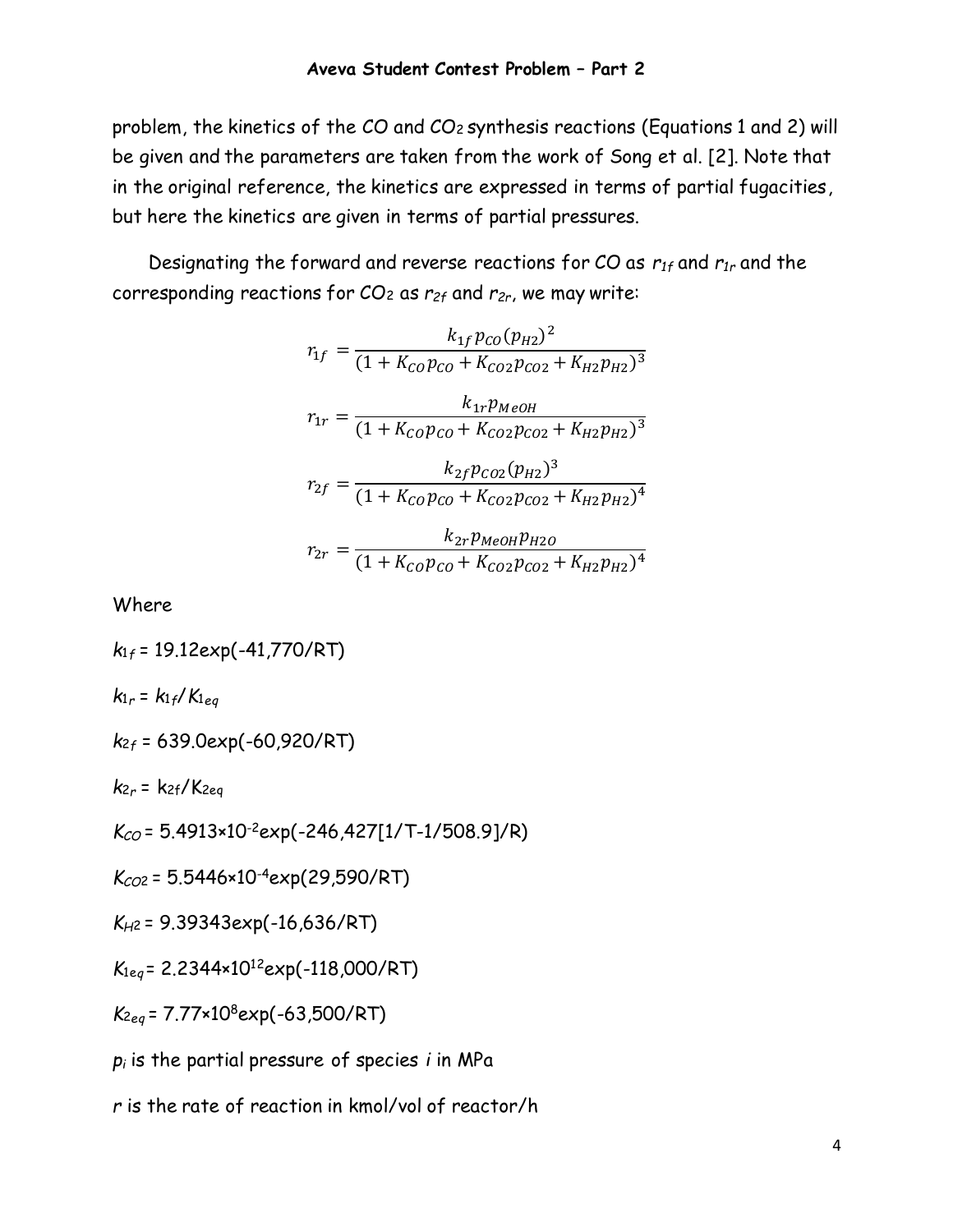*T* is the temperature in Kelvin

*R* is 8.314 kJ/kmol/K

#### **3.2 Process Flow Diagram and Description**

A preliminary process flow diagram for the methanol synthesis plant is shown in Figure 3. Gaseous hydrogen (Stream 1) is fed at 890 kPa and 80°C from the PEM electrolysis unit at a rate of 775 kg/h. This is pressurized to 5,000 kPa in the feed compressor. Liquid carbon dioxide, obtained from the ethanol fermentation process (Stream 2), is fed from storage at a rate of 5766.7 kg/h as a saturated liquid at 1640 kPa and is subsequently pressurized to 5,000 kPa in the  $CO<sub>2</sub>$  feed pump and then vaporized in E-401. The hydrogen, vaporized  $CO<sub>2</sub>$ , and recycled gas are combined and then fed to the reactor feed preheat exchanger, E-402, to bring the temperature to  $225^{\circ}$ C using high pressure steam as the utility. The heated stream is then fed to a shell-and-tube type reactor, R-401, that contains approximately 3300, 10 m long, 0.0762 m diameter tubes that are filled with catalyst. The reactant stream flows inside the tubes passing over the catalyst, while boiler feed water (bfw) flows in the shell of the reactor. The reactions occurring are exothermic and the bfw is vaporized to form steam at a pressure of 2550 kPa (and a temperature of 225 $\degree$ C). The temperature in the reactor tubes is maintained within a range of  $225-240^{\circ}C$  because of the cooling effect of the shell-side boiling process.

The reactor effluent stream is cooled in E-403 and then flashed in the highpressure vessel (V-401) and the liquid leaving V-401 is flashed again in the lowpressure vessel (V-402). The liquid stream leaving the low-pressure flash unit is fed to stage 10 of a distillation column with 20 theoretical stages. The top liquid product is 99.9mol% methanol and the bottom product is waste water with a mole fraction of 0.0001 methanol. A vapor vent stream leaves the reflux drum and is combined with the  $CO<sub>2</sub>$  purge streams. In order to minimize the loss of raw materials, the fraction of Stream 7 that is recycled back to the front of the process (as Stream 8) is set as 0.99 or 99%.

A stream table, showing flowrates, conditions, and compositions for Streams 1 -14 in Figure 3, is shown in Table 1.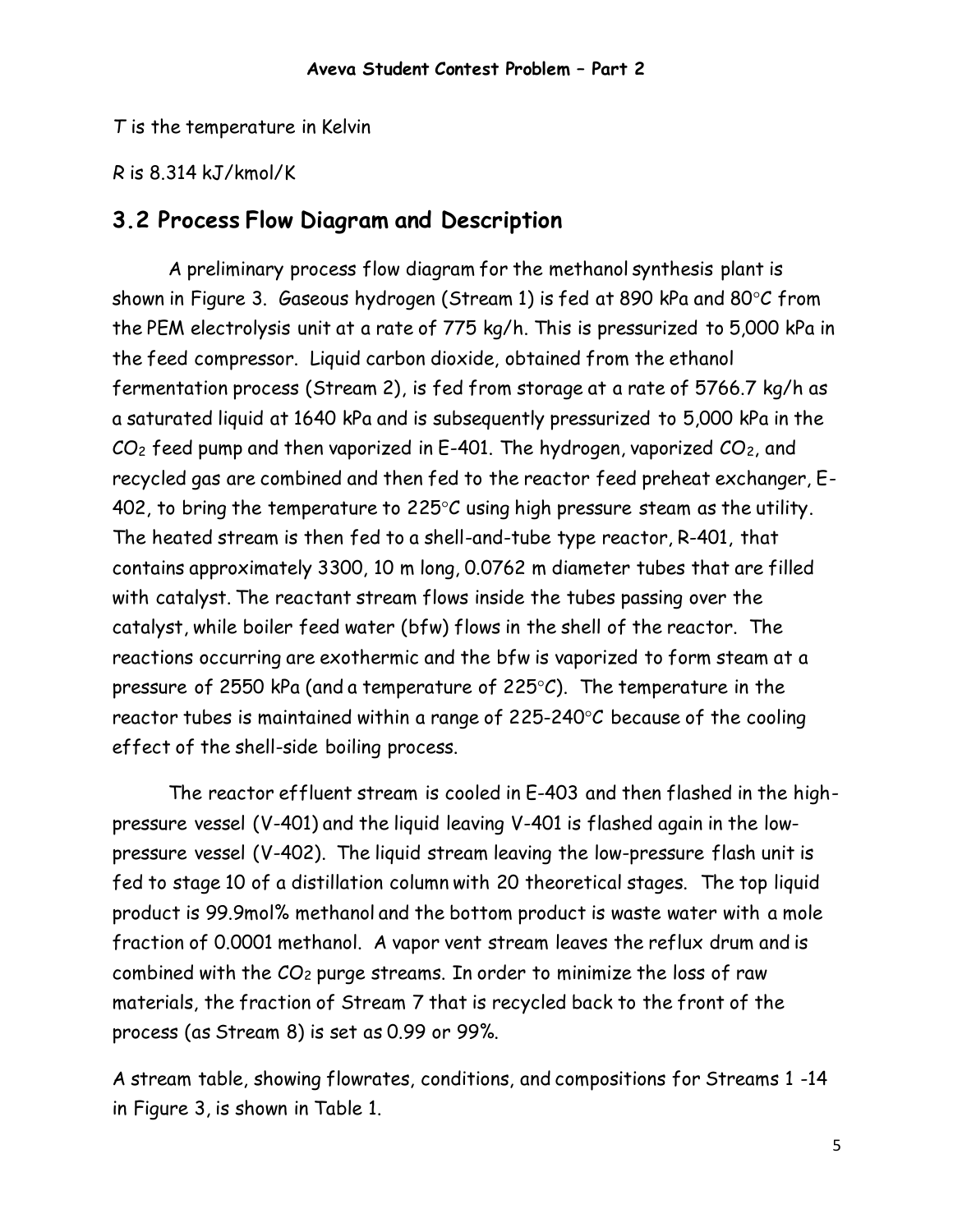#### **Aveva Student Contest Problem – Part 2**



Figure 3: Preliminary PFD for Methanol Synthesis Process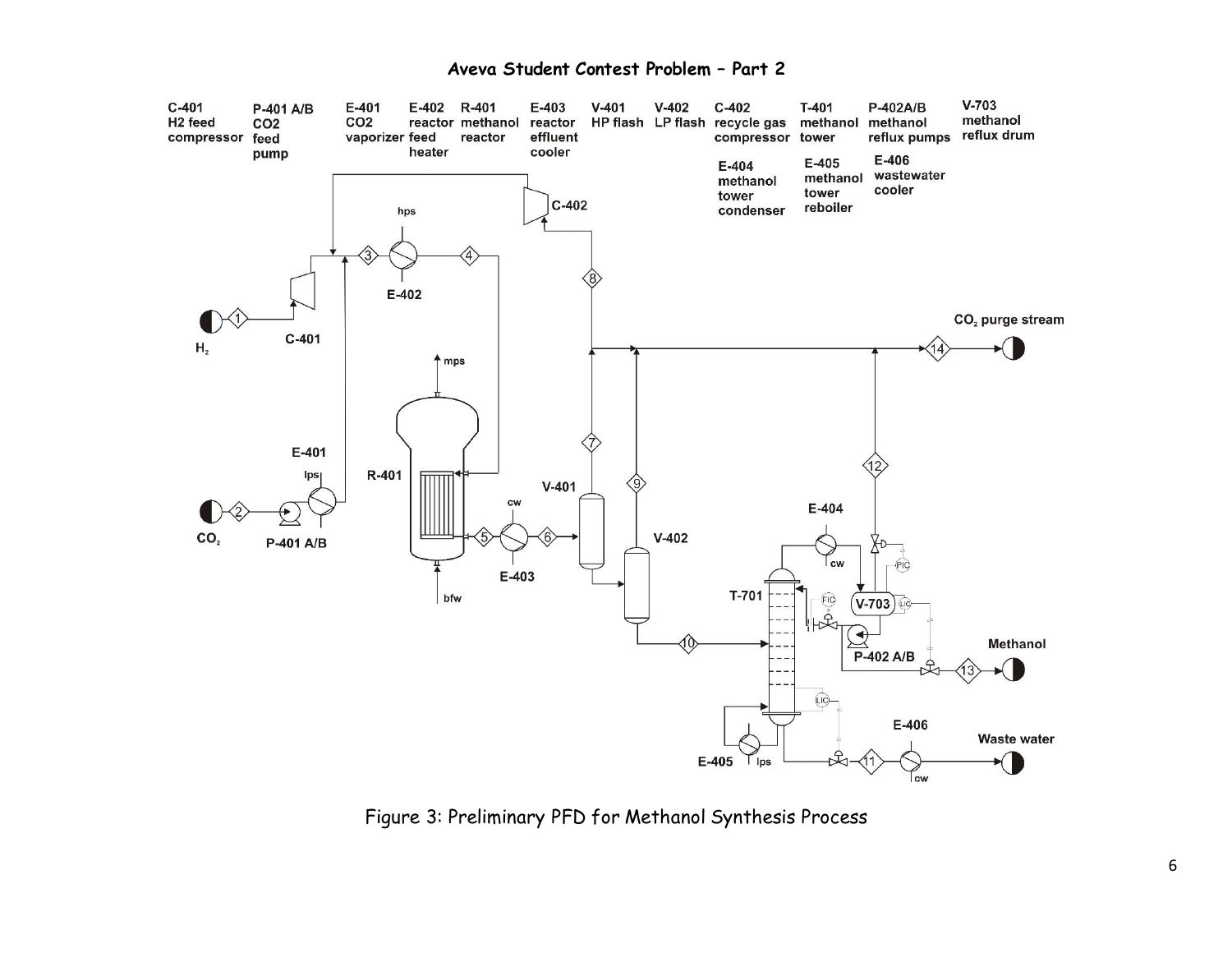| Stream              | 1            | $\overline{c}$ | 3       | 4       | 5            | 6       | $\overline{7}$ |
|---------------------|--------------|----------------|---------|---------|--------------|---------|----------------|
| Temp, $\mathcal{C}$ | 80           | $-25.9$        | 152.2   | 225.0   | 225.9        | 50.0    | 50.0           |
| Pres, kPa           | 890          | 1640           | 4965    | 4950    | 4935         | 4920    | 4920           |
| vf                  | $\mathbf{1}$ | 1E-08          | 1       | 1       | $\mathbf{1}$ | 0.6317  | $\mathbf{1}$   |
| Mass flow,          | 775.0        | 5766.7         | 13969.9 | 13969.9 | 13969.9      | 13969.9 | 7503.3         |
| kq/h                |              |                |         |         |              |         |                |
| Mole flow,          | 384.4        | 131.0          | 951.7   | 951.7   | 697.5        | 697.5   | 440.6          |
| kmol/h              |              |                |         |         |              |         |                |
| Comp mole           |              |                |         |         |              |         |                |
| fraction            |              |                |         |         |              |         |                |
| hydrogen            | 1,0000       | 0.0000         | 0.6893  | 0.6893  | 0.3935       | 0.3935  | 0.6226         |
| CO <sub>2</sub>     | 0.0000       | 1.0000         | 0.2863  | 0.2863  | 0.2081       | 0.2081  | 0.3242         |
| CO                  | 0.0000       | 0.0000         | 0.0196  | 0.0196  | 0.0271       | 0.0271  | 0.0428         |
| methanol            | 0.0000       | 0.0000         | 0.0038  | 0.0038  | 0.1875       | 0.1875  | 0.0084         |
| water               | 0.0000       | 0.0000         | 0.0009  | 0.0009  | 0.1838       | 0.1838  | 0.0019         |

**Table 1: Flows for design case corresponding to the PFD in Figure 3**

| Stream          | 8      | 9      | 10     | 11     | 12           | 13     | 14     |
|-----------------|--------|--------|--------|--------|--------------|--------|--------|
| Temp, $\circ C$ | 50.0   | 50.6   | 50.6   | 108.4  | 64.6         | 64.6   | 46.2   |
| Pres, kPa       | 4920   | 200    | 200    | 133    | 119          | 119    | 119    |
| vf              | 1      | 1      | 0      | 0      | $\mathbf{1}$ | 0      | 1      |
| Mass flow,      | 7428.3 | 104.2  | 6362.5 | 2292.0 | 26.9         | 4043.6 | 206.1  |
| kg/h            |        |        |        |        |              |        |        |
| Mole flow,      | 436.2  | 2.7    | 254.2  | 127.2  | 0.79         | 126.16 | 7.85   |
| kmol/h          |        |        |        |        |              |        |        |
| Comp mole       |        |        |        |        |              |        |        |
| fraction        |        |        |        |        |              |        |        |
| hydrogen        | 0.6226 | 0.0447 | 0.0000 | 0.0000 | 0.0004       | 0.0000 | 0.3647 |
| CO <sub>2</sub> | 0.3242 | 0.7637 | 0.0010 | 0.0000 | 0.1705       | 0.0009 | 0.4573 |
| CO              | 0.0428 | 0.0035 | 0.0000 | 0.0000 | 0.0000       | 0.0000 | 0.0252 |
| methanol        | 0.0084 | 0.1485 | 0.4985 | 0.0001 | 0.8291       | 0.9990 | 0.1383 |
| water           | 0.0019 | 0.0396 | 0.5005 | 0.9999 | 0.0000       | 0.0001 | 0.0145 |

## **4. Scope of Part 2 (available February 2, 2022, due March 1, 2022)**

In the first part of this problem, you were asked to match a base case design for the methanol synthesis process and to simulate the wind turbine farm.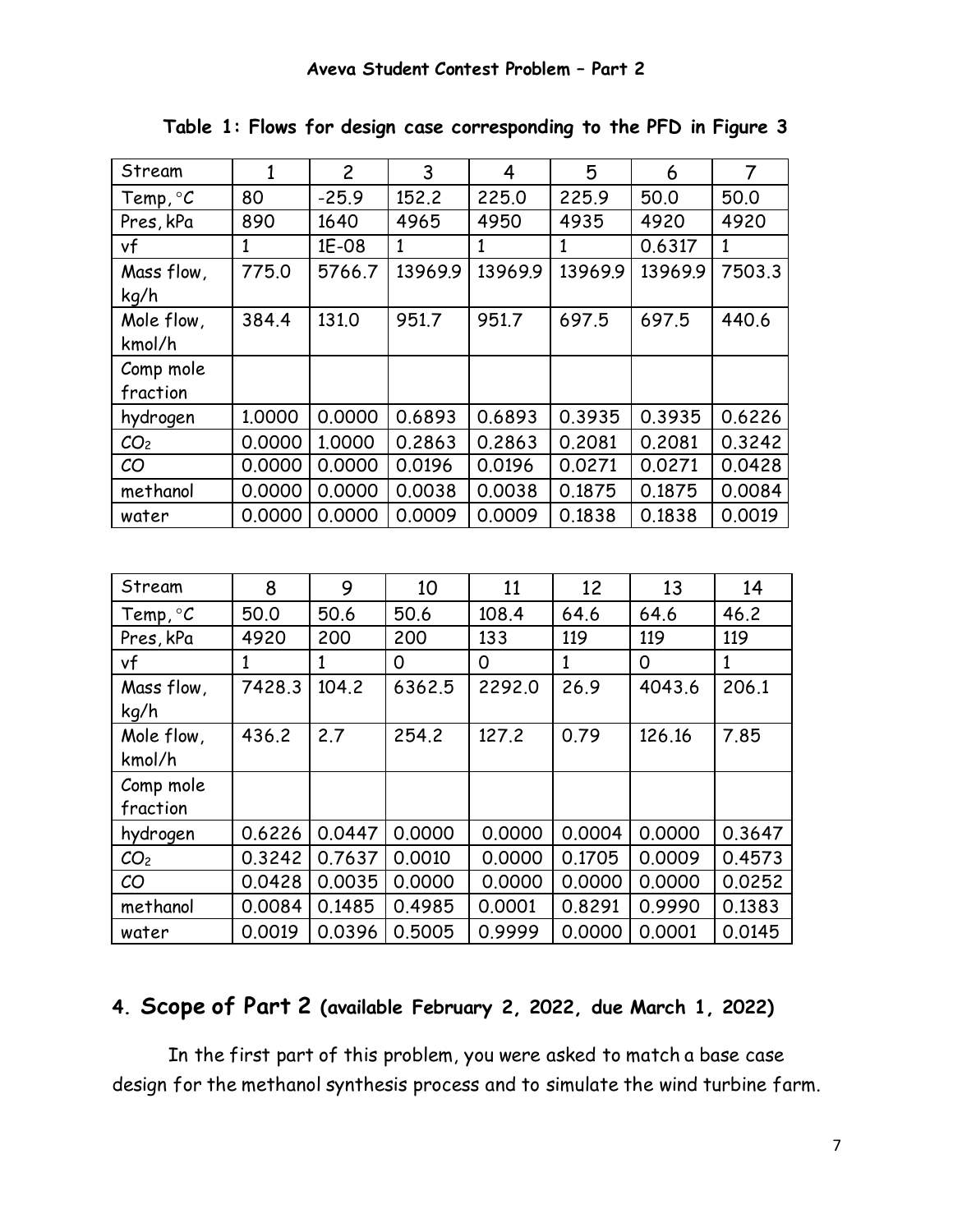In the second part of the problem, you are asked to optimize the methanol process. To ensure a consistent starting point for all submissions, you are provided with the base case simulation corresponding to Figure 3 and Table 1. This simulation is supplied as AVEVA\_SCP\_Part\_1.simx.

#### **4.1 Optimization**

The optimization of the process will focus on minimizing the operating cost of the process with certain constraints on the equipment. Rather than cost every piece of equipment, the following constraints are placed on the design:

- a. The separation column for the methanol should not exceed 50 theoretical trays and should stay within the bounds of 30-80% of flooding using valve trays. The internal condenser and reboiler options should be used and the same product purity, i.e., 99.9mol% methanol should be maintained.
- b. The size of the reactor should not exceed twice the volume (twice the number of tubes) as in the base case design.
- c. The flow rates of the feeds, hydrogen and  $CO<sub>2</sub>$ , as given in the base case are to be used and cannot be changed.
- d. The minimum approach temperature in any process heat exchanger should not be less than  $5^{\circ}$ C.

With these constraints, the operating cost for the plant should be evaluated and minimized. The costs to be included in this evaluation are all utility costs, all product credits, and all utility credits. The following costs and conditions are to be used in your optimization:

cooling water (cw) is available at 300 kPa and 30 $\degree$ C to be returned at 40 $\degree$ C. boiler feed water (bfw) is available at  $110^{\circ}$ C and 150 kPa. low-pressure steam is available as a saturated vapor at  $160^{\circ}$ C. medium-pressure steam is available as a saturated vapor at 200 $\mathrm{C}$ . high-pressure steam is available as a saturated vapor at 260 $\mathrm{C}$ . electricity is available to run pumps and compressors refrigerated water (rw) is available at  $5^{\circ}$ C and 300 kPa and must be returned at  $15^{\circ}C$ .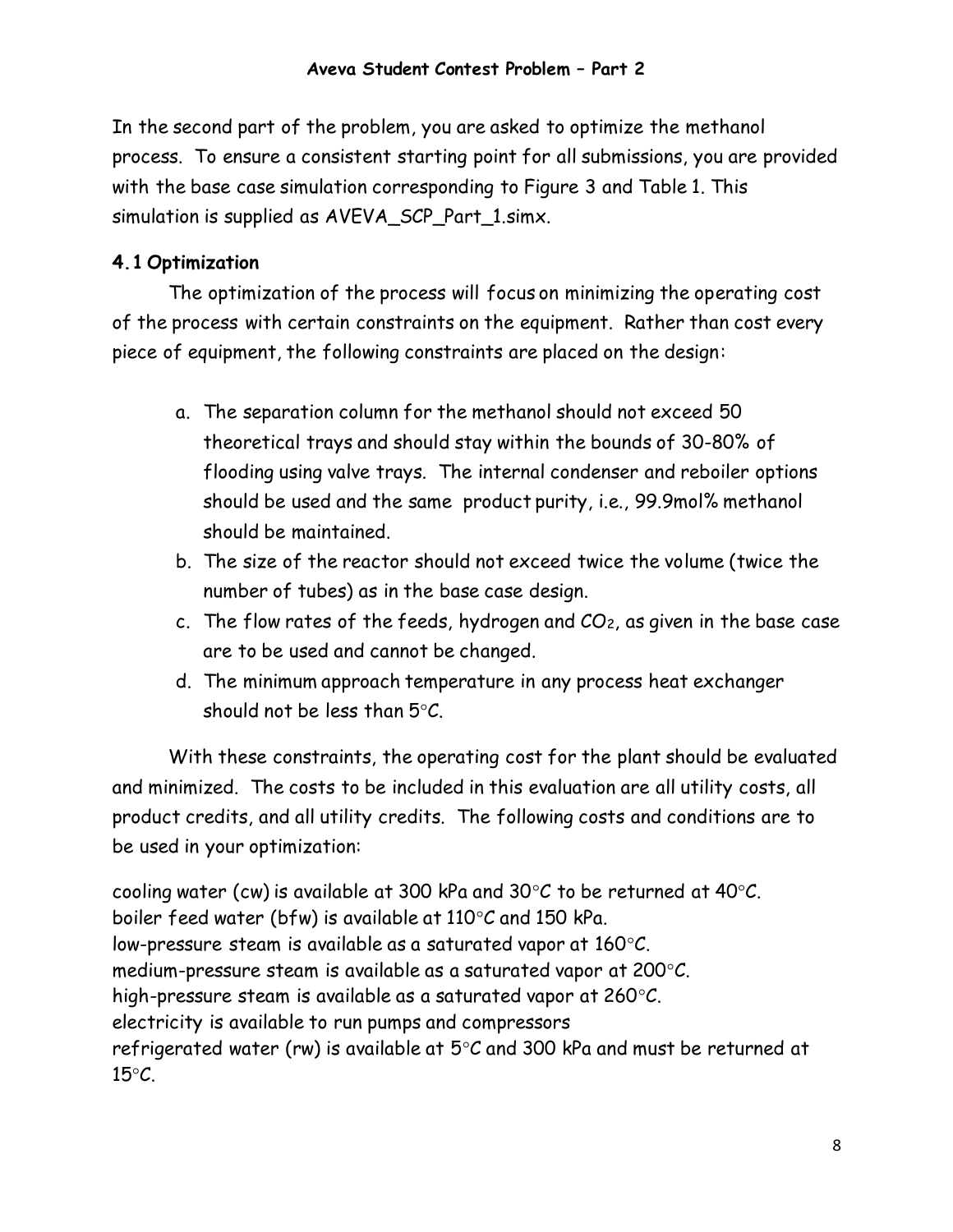The costs to be used for each of these utilities are the default values found in the APS economics tool. Note that APS uses the universal currency symbol  $(x)$  and for this problem is equivalent to US dollars (\$).

In addition, you may take a credit of \$0.004/kg for any condensate from heat exchangers and any steam produced and exported from the process can be credited at a rate of \$0.025/kg. The value of methanol should be taken as \$1.00/kg.

It should be noted that any steam generated in a process heater must be at one of the pressures available in the plant (see conditions for lps, mps, and hps). Moreover, if steam is generated within a process heat exchanger, then boiler feed water at the appropriate pressure (via a pump) must be fed to the exchanger and paid for.

In addition to the economic optimization, you should consider the environmental impact of your design. For this purpose, use the greenhouse gas (GHG) tool in the economics tab to estimate the greenhouse gas emissions  $(CO<sub>2</sub>)$  for the base case and your optimized process. Note that you should assume that the electricity used in the process comes from a "green" source and that the only contributor (the major contributor) to GHG is from use of steam utilities (lps, mps, and hps) imported into and used within the process. For these calculations assume that natural gas is the fuel source and use a boiler efficiency of 80% or 0.80.

### **4.2 Deliverables for Part 2**

The following deliverables are required for completion of Part 1.

- 1. A flooding profile of the methanol column showing the % flood at each tray and a statement of the diameter of the column (in m) and the number of theoretical trays.
- 2. A temperature profile for the reactor and a statement of how many tubes were required,
- 3. A copy of Table 1 with the results of your optimized simulation inserted.
- 4. A converged simx file for the methanol synthesis process.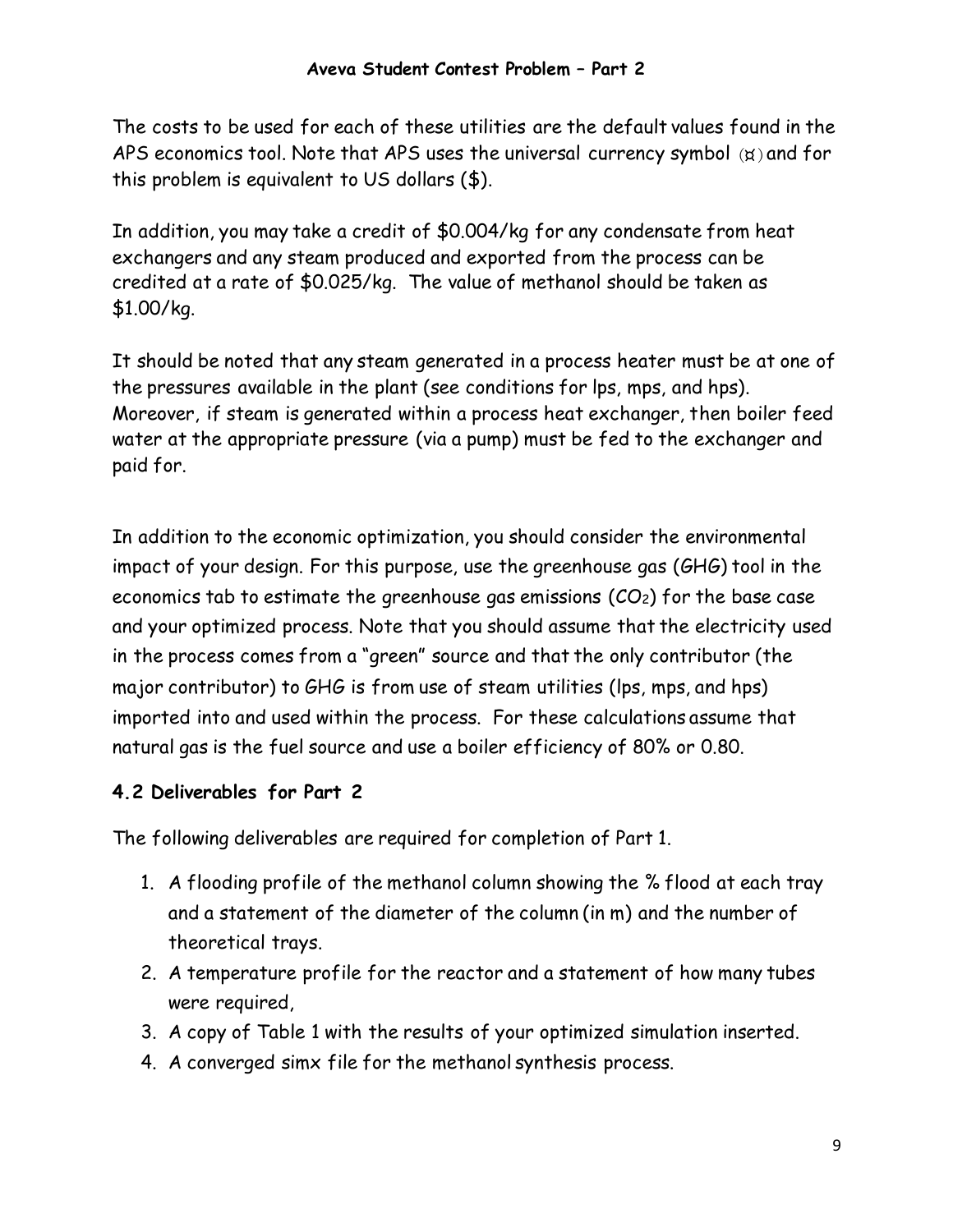- 5. Two economic summaries (using the "EconSummary" feature in APS). The first is for the base case provided and the second is for your optimized case.
- 6. Two GHG emissions summaries (using the "SummaryGHG" feature in APS) one for the base case and one for the optimized case.
- 7. A brief but informative write up, not to exceed 300 words, that describes all the changes you made to the base case design and the economic and GHG impact of each of these changes.

#### **5. References**

- 1. Matzen, M.J., Alhajji, M.H., and Y. Demirel, "Chemical storage of wind energy by renewable methanol production: Feasibility analysis using a multi-criteria decision matrix", *Energy* 93 (2015) pp 343-353.
- 2. Song, W., Zhang, J., Zhu, B., Wang, H., Fang, D., Zhu, M., and Q. Song, "Kinetics of Methanol Synthesis in the Presence of C301 Cu-Based Catalyst (I) Intrinsic ad Global Kinetics, J. Checm. Indust. Eng. (China), 4 (1989) pp 248-257